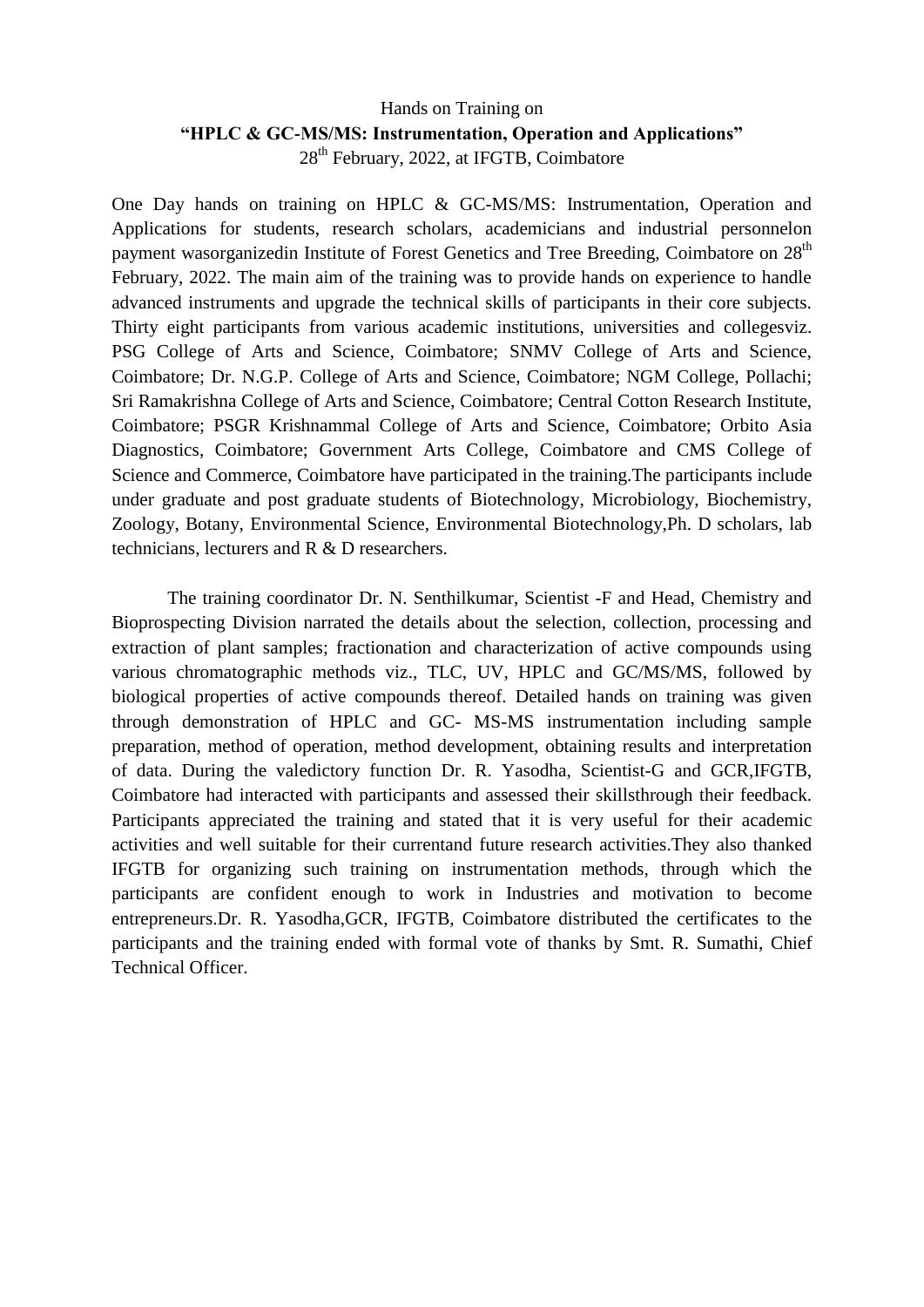

**Introductory remarks by Dr. N. Senthilkumar, Training coordinator**



**Dr. N. Senthilkumar, Scientist -F narrating the training module to participants**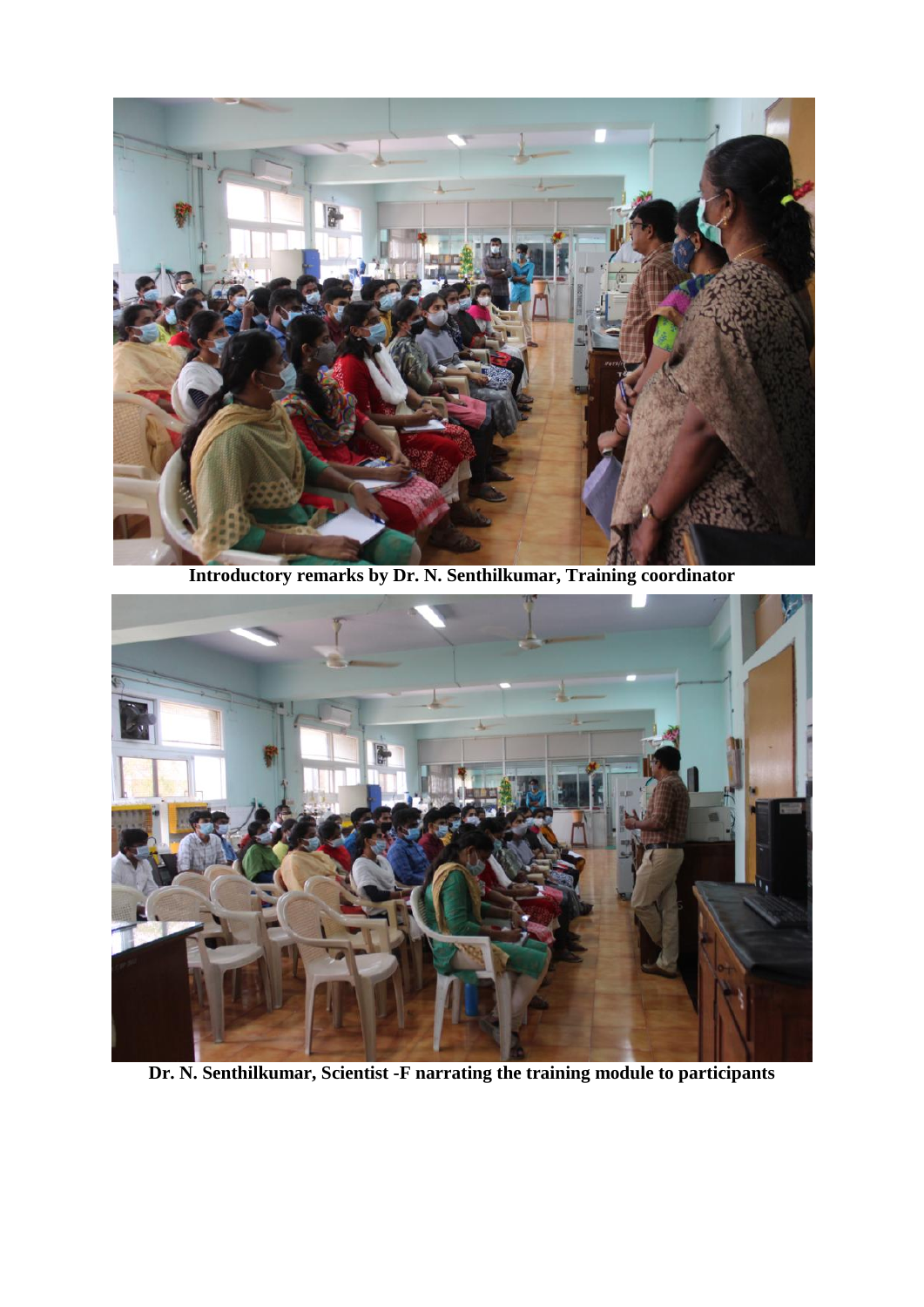

**Participants were given training on HPLC** 



**Participants were given training onGC-MS-MS**